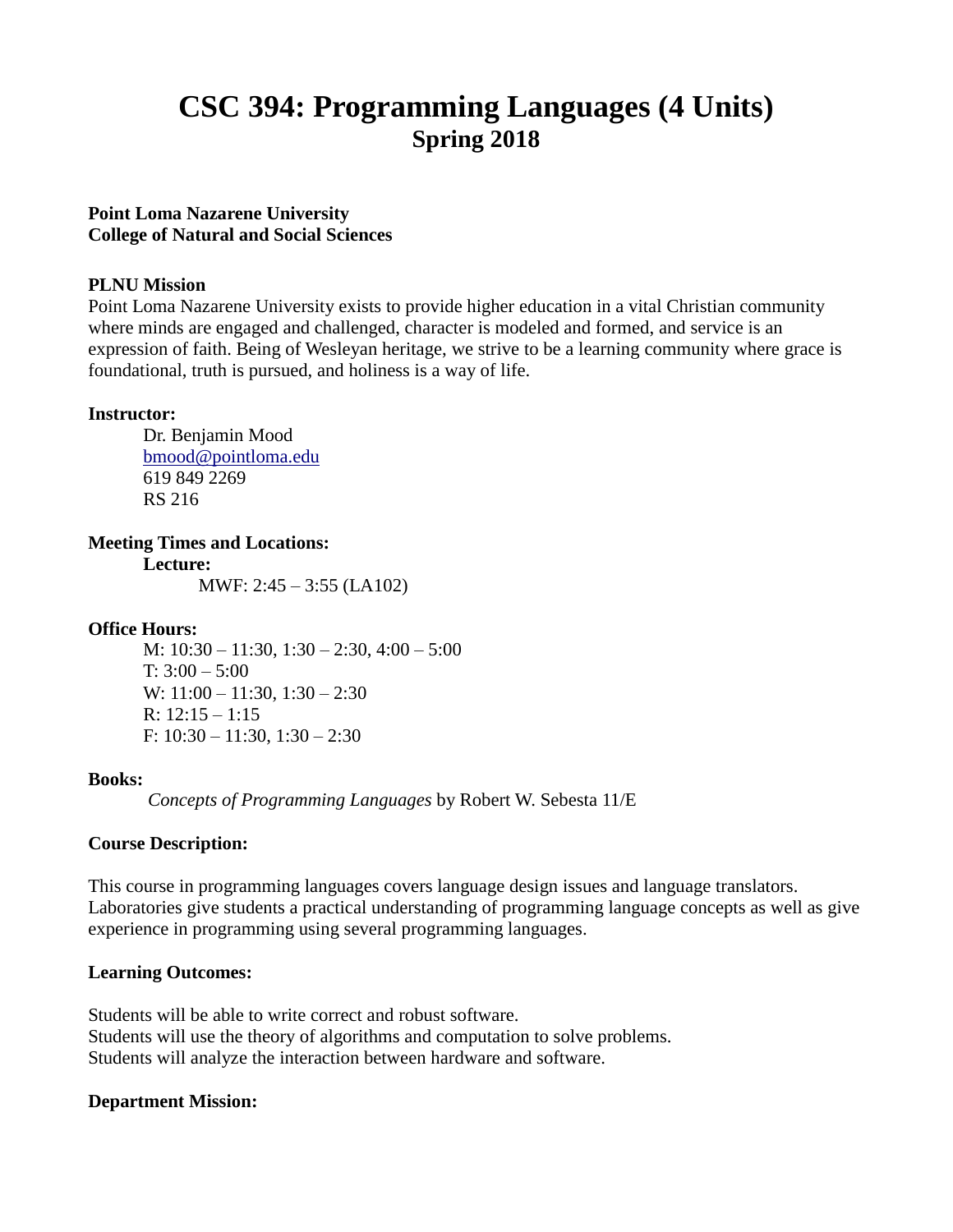The Mathematical, Information, and Computer Sciences department at Point Loma Nazarene University is committed to maintaining a curriculum that provides its students with the tools to be productive, the passion to continue learning, and Christian perspectives to provide a basis for making sound value judgments.

#### **Additional Course Information:**

**Missed Classes:** Work missed due to PLNU activities (i.e., sports teams, choirs, etc), should be turned in the class day the student is back. Missed Exams must be scheduled before the student leaves (exception is in the case of dire circumstances). It is the student's responsibility to inform the professor of when they will be gone. In-class work will be waived for excused events.

**Project:** The best way to truly understand what goes on in a compiler and a lot of techniques in programming languages is to write and explore code for a compiler. To that end, each student will be implementing a compiler in C++ as a semester long project. You will be given a smaller compiler, which uses the same techniques you will use to work off of.

The project will be separated into 5 components. Late turn ins will receive a 0 for each late component. Unfortunately, due to the nature of this project, there are many times that, even if you did not finish part, you will still need the completed component before you can do the next step. (parts 1 & 2 are not dependent on any other part; 3 depends on 2; 4 depends on 3; 5 depends on 4.)

Each part of the project will be graded as follows: Dr. Mood will run N test cases for each component of the project. A working program, which fulfilled the requirements of the assignment, will be awarded a base 50% + however many tests cases work. Those components, which don't pass a single test case may receive up to 50%, depending on how close they were.

All grades on a component of the compiler project are considered temporary and may be modified by the compiler oral exam (explained later).

This is a lengthy semester long project and not meant to be done in 1 sitting. **It is highly suggested you don't wait till the last minute to work on any component of the project. If you wait till the last minute and have a question, there is a high chance I won't be able to respond.**

Summary of deadlines for the different pieces (descriptions on canvas):

- Part 1: Interpreter: Due: Friday January 19<sup>th</sup> at 4:49am.
- Part 2: Lexical Analyzer (Scanner): Due: Friday Feb  $2^{nd}$  at 4:49am.
- Part 3: Parser: Due: Friday March 2<sup>nd</sup> at 4:49am.
- Part 4: Type Checker: Due: Friday March 23<sup>rd</sup> at 4:49am.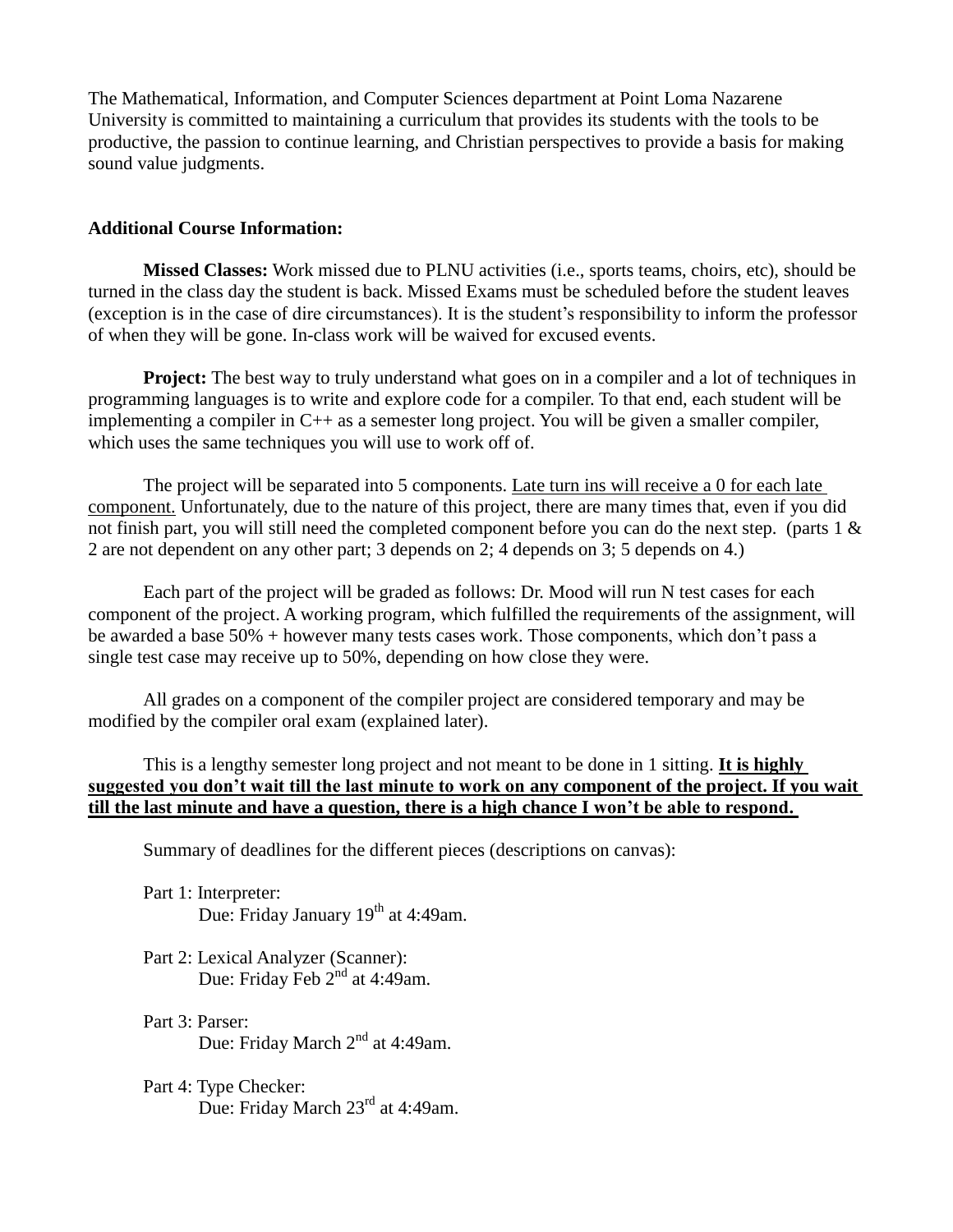Part 5: Code Generator: Due: Friday April 20th at 4:49am.

**Compiler Oral Exam:** Within a three days of completing the project, each student will contact Dr. Mood to set up a 20-minute appointment with Dr. Mood. Each student will be asked some basic conceptual questions about a compiler and their code. These exams might increase or decrease the initial score of the project. For instance, someone who wasn't able to get much complete but knows exactly how things should have worked may have their project score raised if they are able to answer questions about parts they did not get working and as a second example, someone who doesn't understand the concepts or what they did might have their score lowered.

**Study Questions:** Questions from the book will be periodically given out; these questions will contain the concepts and the types of questions, which I will ask on exams.

**Labs:** There will be a few assigned labs during class. They will be due 1 week from the time they are given out. In these labs, you will get to explore other programming languages you have not previously seen. Late labs will not be accepted.

**Exams:** Exams are comprehensive. The midterm covers all of what we have talked about so far and the final covers all material with emphasis on the second half of the class. Missed exams should be taken before the student is to be gone.

**Final:** The final time is listed in the schedule.

**Cheating:** You are not to copy code from other students. You may work together to discuss ideas and bug fix, but programming should be done on your own. As a general rule of thumb, if Dr. Mood calls you into his office to explain your code; you should be able to.

**Cell Phones & Laptops:** Please don't use them in class unless we are doing a demonstration or asked to use them. An occasional peek is OK, but ignoring what is going on in class is not.

**Be Courteous and Respectful. Be respectful to me. Be respectful of each other.** It is highly distracting to me to see someone doing something else while in my class. This includes things like listening to music during my lecture. Do not do work for any other class inside of this one. Students violating the above rules may be asked to leave class for the day and will receive a 0 for all in class work.

#### **Grading:**

|                  | <b>CSC394</b> |
|------------------|---------------|
| Compiler Project | 30%           |
| Labs             | 10%           |
| Midterm          | 25%           |
| Final            | 35%           |

Grading scale 93 – 100% A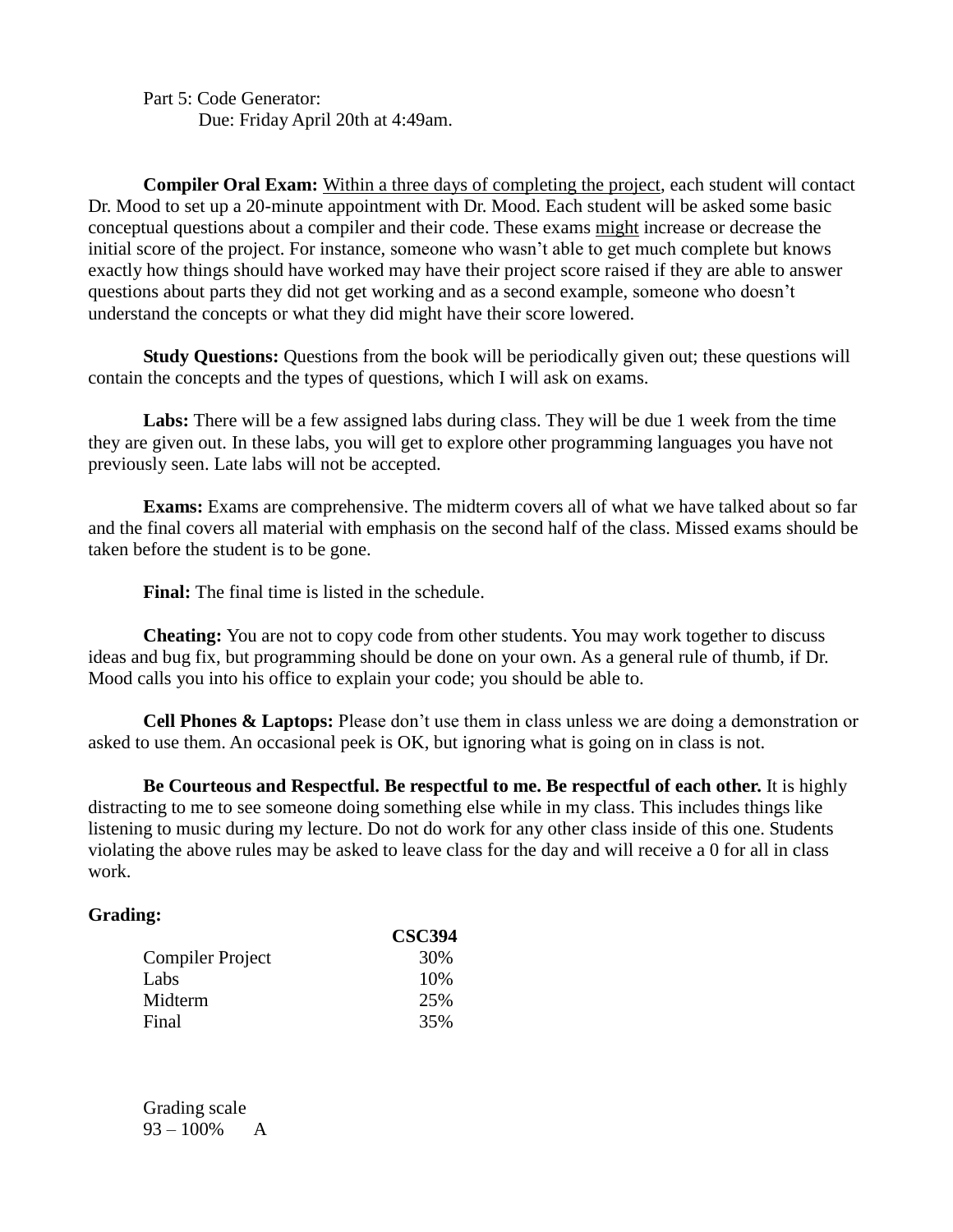| $90 - 92%$  | $A -$          |
|-------------|----------------|
| $87 - 89%$  | $B+$           |
| $83 - 86%$  | B              |
| $80 - 82%$  | В-             |
| $77 - 79%$  | $C_{\pm}$      |
| $73 - 76%$  | $\mathsf{C}^-$ |
| $70 - 72%$  | $C-$           |
| $67 - 69%$  | 1              |
| $63 - 67\%$ | D              |
| $60 - 62%$  | D-             |
| $0 - 59\%$  | F              |

# **PLNU Policies**

# **Attendance:**

Attendance is expected at each class session. In the event of an absence you are responsible for the material covered in class and the assignments given that day.

Regular and punctual attendance at all classes is considered essential to optimum academic achievement. If the student is absent from more than 10 percent of class meetings, the faculty member can file a written report which may result in de-enrollment. If the absences exceed 20 percent, the student may be de-enrolled without notice until the university drop date or, after that date, receive the appropriate grade for their work and participation. See

[http://catalog.pointloma.edu/content.php?catoid=24&navoid=1581#Class\\_Attendance](http://catalog.pointloma.edu/content.php?catoid=24&navoid=1581#Class_Attendance) in the Undergraduate Academic Catalog.

#### **Class Enrollment:**

It is the student's responsibility to maintain his/her class schedule. Should the need arise to drop this course (personal emergencies, poor performance, etc.), the student has the responsibility to follow through (provided the drop date meets the stated calendar deadline established by the university), not the instructor. Simply ceasing to attend this course or failing to follow through to arrange for a change of registration (drop/add) may easily result in a grade of F on the official transcript.

#### **Academic Accommodations:**

If you have a diagnosed disability, please contact PLNU's Disability Resource Center (DRC) within the first two weeks of class to demonstrate need and to register for accommodation by phone at 619-849- 2486 or by e-mail at [DRC@pointloma.edu.](mailto:DRC@pointloma.edu) See [Disability Resource Center](http://www.pointloma.edu/experience/offices/administrative-offices/academic-advising-office/disability-resource-center) for additional information. For more details see the PLNU catalog: [http://catalog.pointloma.edu/content.php?catoid=24&navoid=1581#Academic\\_Accommodations](http://catalog.pointloma.edu/content.php?catoid=24&navoid=1581#Academic_Accommodations) 

Students with learning disabilities who may need accommodations should discuss options with the instructor during the first two weeks of class.

#### **Academic Honesty:**

Students should demonstrate academic honesty by doing original work and by giving appropriate credit to the ideas of others. Academic dishonesty is the act of presenting information, ideas, and/or concepts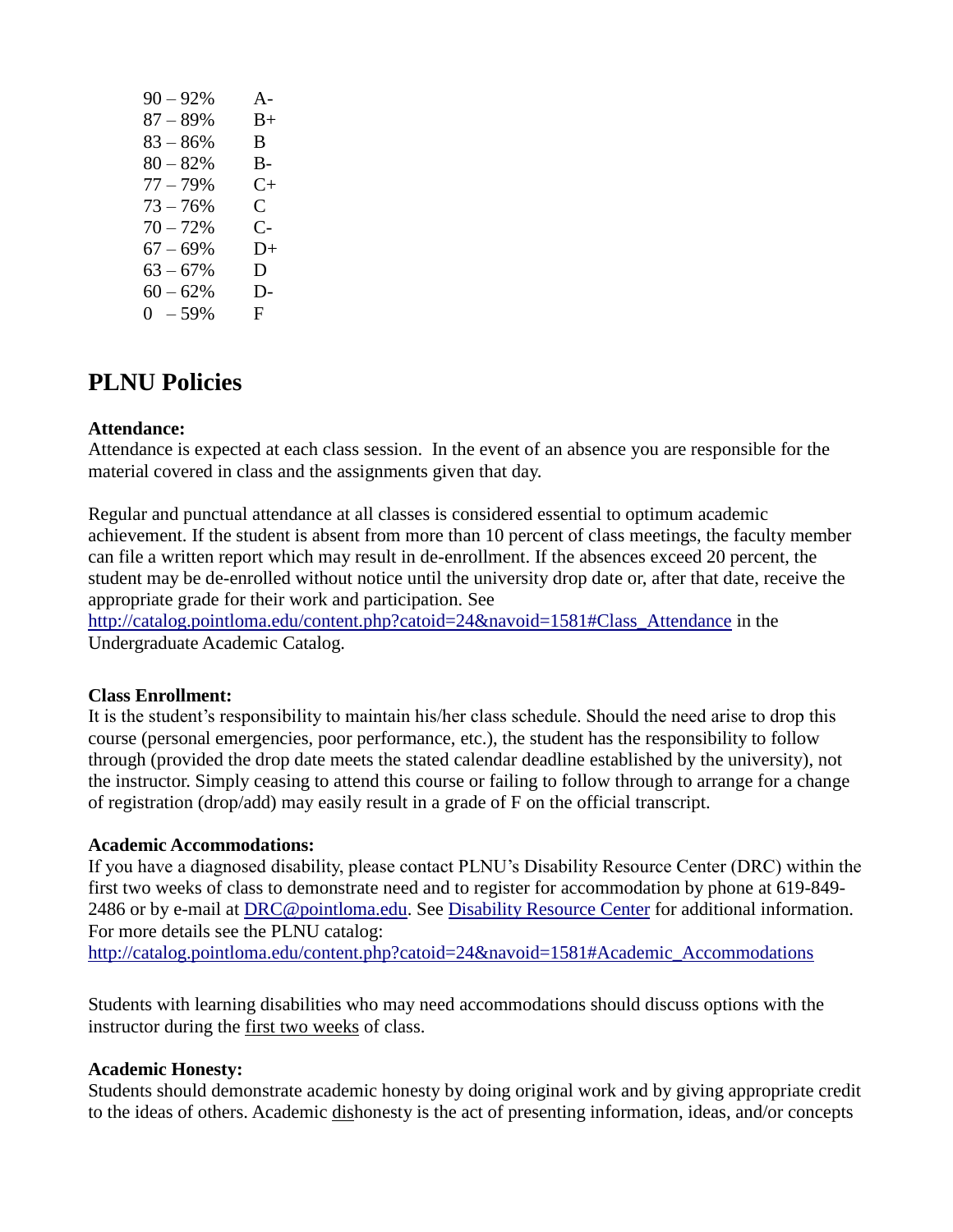as one's own when in reality they are the results of another person's creativity and effort. A faculty member who believes a situation involving academic dishonesty has been detected may assign a failing grade for that assignment or examination, or, depending on the seriousness of the offense, for the course. Faculty should follow and students may appeal using the procedure in the university Catalog. See [http://catalog.pointloma.edu/content.php?catoid=24&navoid=1581#Academic\\_Honesty](http://catalog.pointloma.edu/content.php?catoid=24&navoid=1581#Academic_Honesty) for definitions of kinds of academic dishonesty and for further policy information.

# **Final Exam: May 4th at 1:30pm**

The final exam date and time is set by the university at the beginning of the semester and may not be changed by the instructor. This schedule can be found on the university website and in the course calendar. No requests for early examinations will be approved. Only in the case that a student is required to take three exams during the same day of finals week, is an instructor authorized to consider changing the exam date and time for that particular student.

# **Copyright Protected Materials:**

Point Loma Nazarene University, as a non-profit educational institution, is entitled by law to use materials protected by the US Copyright Act for classroom education. Any use of those materials outside the class may violate the law.

# **Credit Hour:**

In the interest of providing sufficient time to accomplish the stated course learning outcomes, this class meets the PLNU credit hour policy for a 4-unit class delivered over 15 weeks. Specific details about how the class meets the credit hour requirements can be provided upon request.

| Monday                         | Tuesday                                                                     | Wednesday                                         | Thu   | Friday                                                                         |
|--------------------------------|-----------------------------------------------------------------------------|---------------------------------------------------|-------|--------------------------------------------------------------------------------|
| Jan: $8$                       | 9:<br><b>Bytecode</b><br>$\&$<br>Interpreter<br>$\&$<br>compiler<br>project | 10:<br>Finish last time &<br>chapter 1            | 11:   | 12<br>Chapter 2                                                                |
| 15 (no classes)                | 16                                                                          | 17<br>Chapter 2                                   | 18    | 19<br><b>Interpreter Due at</b><br>4:49am<br><b>DFA</b><br>Lexer (Scanner) day |
| 22<br>Chapter 3<br>(continued) | 23                                                                          | 24<br>Chapter 3                                   | 25    | 26<br>Chapter 4                                                                |
| 29<br>Chapter 4                | 30                                                                          | 31<br>DFA/REGX/CFG/PD<br><b>A/Turing Machines</b> | Feb 1 | $\overline{2}$<br><b>Lexer (Scanner)</b> Due at<br>4:49am                      |

#### **Schedule**